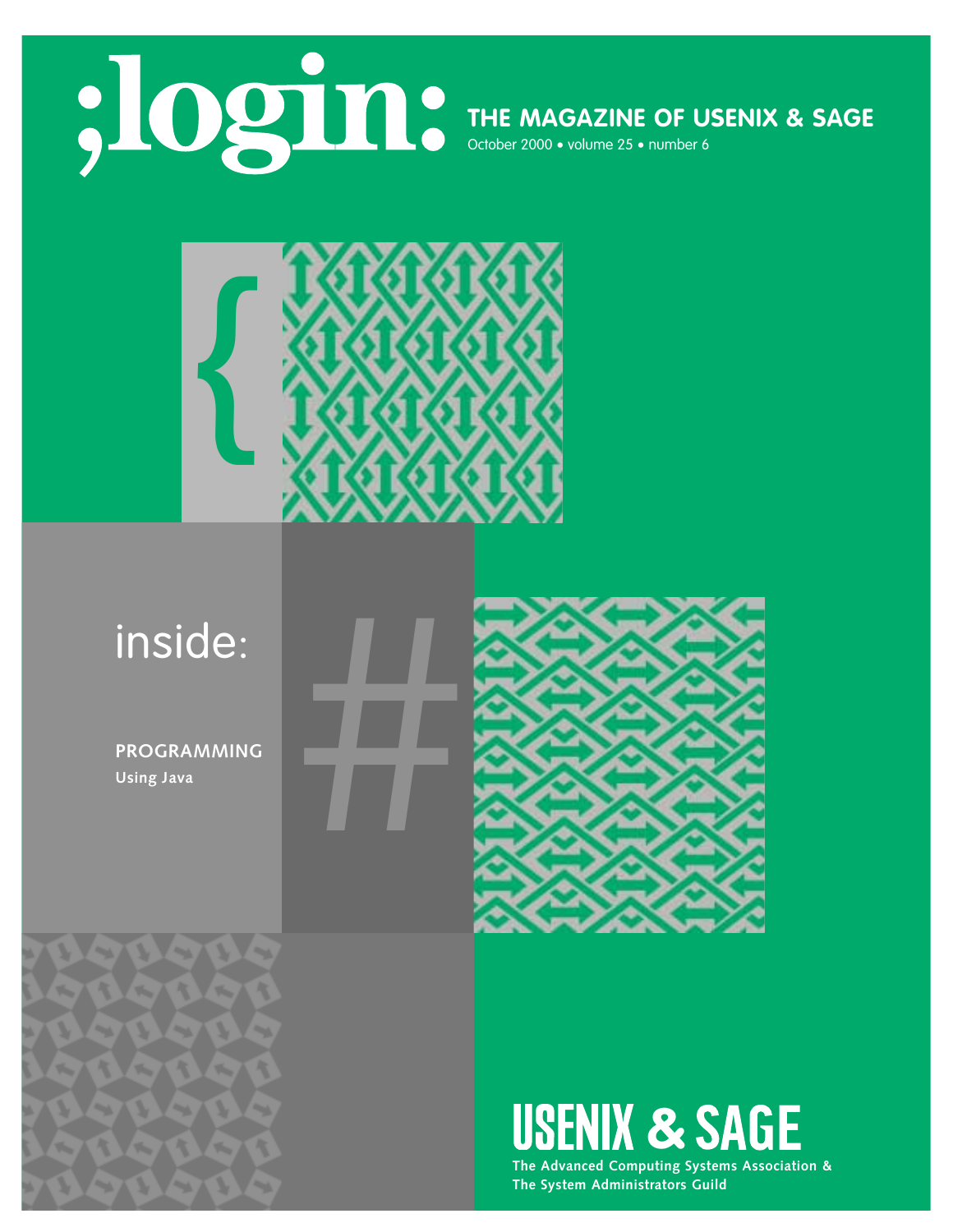### **by Prithvi Rao**

Prithvi Rao is the cofounder of KiwiLabs, which specializes in software engineering methodology and Java/CORBA training. He has also worked on the development of the MACH OS and a real-time version of MACH. He is an



adjunct faculty at Carnegie Mellon and teaches in the Heinz School of Public Policy and Management.

*<prithvi+@ux4.sp.cs.cmu.edu>*

# using java

## **Life After Containers and Layout Managers: Part II**

In Part I of this topic, I presented a brief background on "Containers" and "Layout Management." I also discussed the use of "Panels" and "Frames."

One motivation for this was the increased popularity of GUI-based client-side applications. For instance, in the electronic-commerce domain the canonical n-tiered architecture often relies on a "thin" client that can be a GUI-based Java program. This does not imply that the console-based paradigm is being abandoned; it suggests that using GUI applications permits a more suitable semantic format for expressing a product's capability. An example of this is the merging of two database queries from two different databases. In this example a user may prefer to click and drag icons to merge these queries as opposed to typing them at a console.

In this article, I will present the use of "Dialogs" and how to handle "Menus." This will help to consolidate the information in Part I.

### **Dialogs**

A dialog is normally a short-term popup window with a titlebar, border, and perhaps some other pieces whose client area groups a set of User Interface (UI) controls soliciting input from a user and performing an action. The dialog is responsible for creating and positioning the controls and dealing with the notification they generate to provide a coherent dialog with the user.

In most windowing systems, because of the static nature of the control content in the dialog and the static nature of the size and position of the controls, some kind of resource (read-only) data item will describe the dialog and its content. The dialog resource can be used to easily create the dialog box and its contents and position or to resize the controls. The AWT (Abstract Windowing Toolkit) does not have resources, so dialog boxes have to be constructed dynamically in the application as required.

The AWT Dialog class is derived from the Window class. It is different from regular windows because they are dependent on a "Frame." When the Frame is destroyed, all the dialogs associated with that Frame are also destroyed. If the Frame is iconified, the Dialogs dependent upon it also disappear from the screen. When the Frame is deiconified, its dependent Dialogs return to the screen. This behavior is intrinsic to the AWT, and no specific programming is required within the application to support capability.

Recall that in the case of Applets, they are running in their own Frame. This means that they cannot use Dialogs directly. Applets must bring up dialogues in their "own" Frames.

Modal dialogs require the attention of users, and they prevent the user from doing anything else in the Dialog's applet application until it has been dealt with. By default, dialogs are nonmodal. A bug in the JDK1.1 release prevented the creation of dialog subclasses that were modal. That restriction is not there in JDK1.2.

### **File Dialogue**

The class FileDialog is derived from the Dialog class and displays a dialog window form which the user can select a file.

The user sets up the dialog by calling methods such as: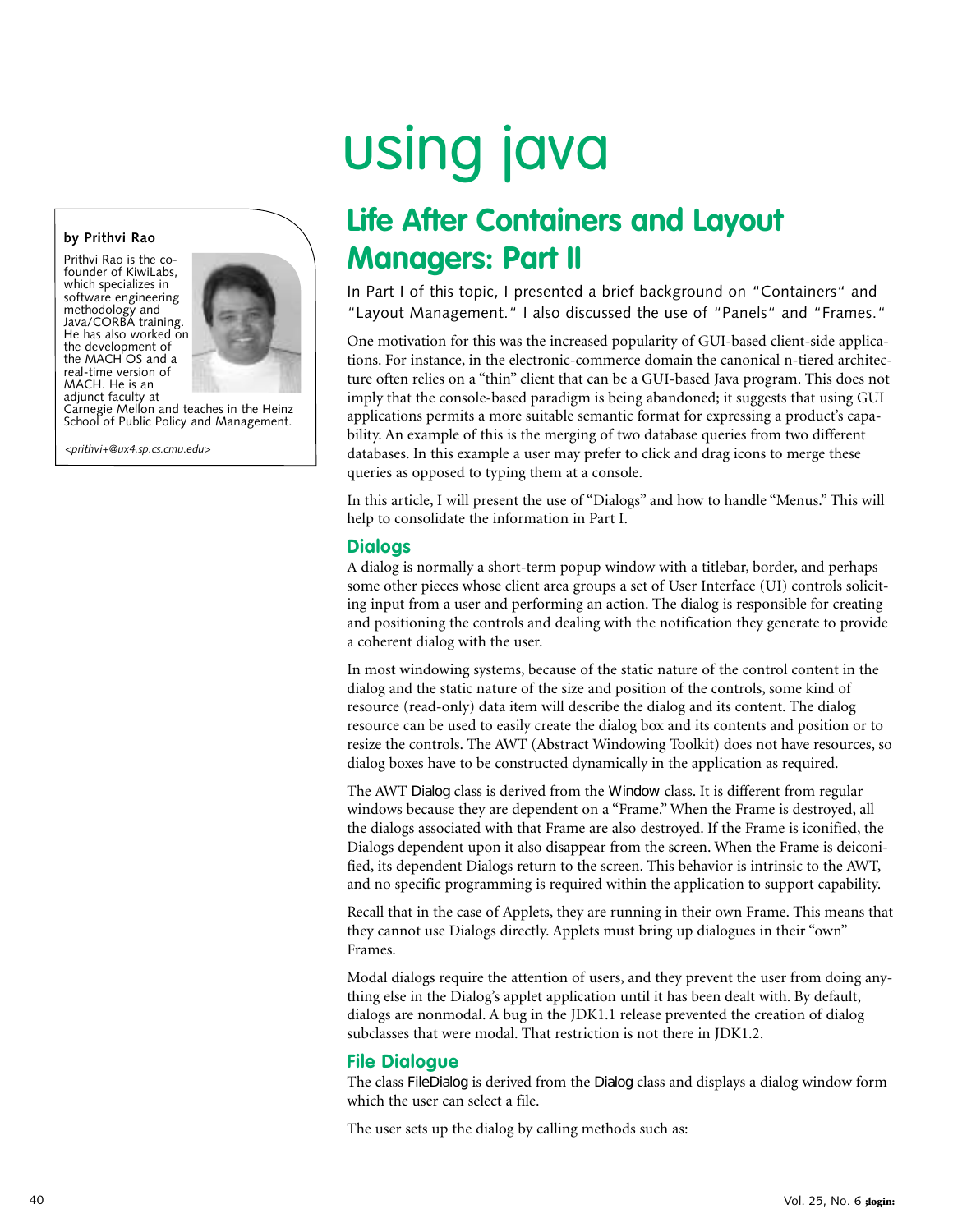FileDialog.setFile() FileDialog.setDirectory(); FileDialog.setFilenameFilter(); (determines the initial search criteria).

This is an example of a "modal" dialogue. In other words, when its show() method is invoked, it blocks the rest of the application until the user has chosen a file.

To determine which file has been chosen, the application issues a call to:

FileDialog.getFile();

### **Menus**

A menu is a hierarchical group of components. A MenuItem represents a command. A Menu (often can be a sub-menu) is a group of MenuItems or other Menus.

The top level grouping is a Menubar and contains only Menus. There is also a CheckboxMenuItem class that maintains a check of the menu item that is currently selected. None of these classes inherits from Component; they are instead a subclass of the MenuComponent class.

In order to be able to contain a MenuComponent an object must adhere to the MenuContainer interface. Recall that classes such as Frame, Menubar, and Menu are all implementations of the MenuContainer interface. Additionally these are the only classes that implement this interface. In theory, it should be possible to write a MenuContainer interface implementation to which we can attach a MenuBar, Menu, or MenuItem.

In most windowing systems, some kind of resource (read-only data item) will describe the initial state and contents; this is true even though the state of the menu and its contents may change dynamically.

The JDK 1.0 release does not support resources, so menus must be constructed "on the fly" in the code. In JDK 1.1 and subsequent releases resources are supported and this is done through the internationalizable class (which is beyond the scope of this article).

The following is an example of some code in a Frame-derived class to provide a menu:

MenuBar bar = new MenuBar(); Menu popup = new Menu("File", true); MenuItem item = new MenuItem("Exit"); // set a menu bar to be added setMenuBar(bar); // now add component so that it can be viewed bar.add(popup); // now add the menuitem popup.add(item); popup = new Menu("Edit", true); bar.add(popup); popup.addSeparator(); item = new MenuItem("Cut"); popup.add(item); item = new MenuItem("Copy"); popup.add(item); item = new MenuItem("Paste"); popup.add(item); item = new MenuItem("Delete"); popup.add(item); item = new MenuItem("Select All"); popup.add(item);

In most windowing systems,<br>
some kind of resource will<br>
describe the initial state and<br>
contents. some kind of resource will describe the initial state and